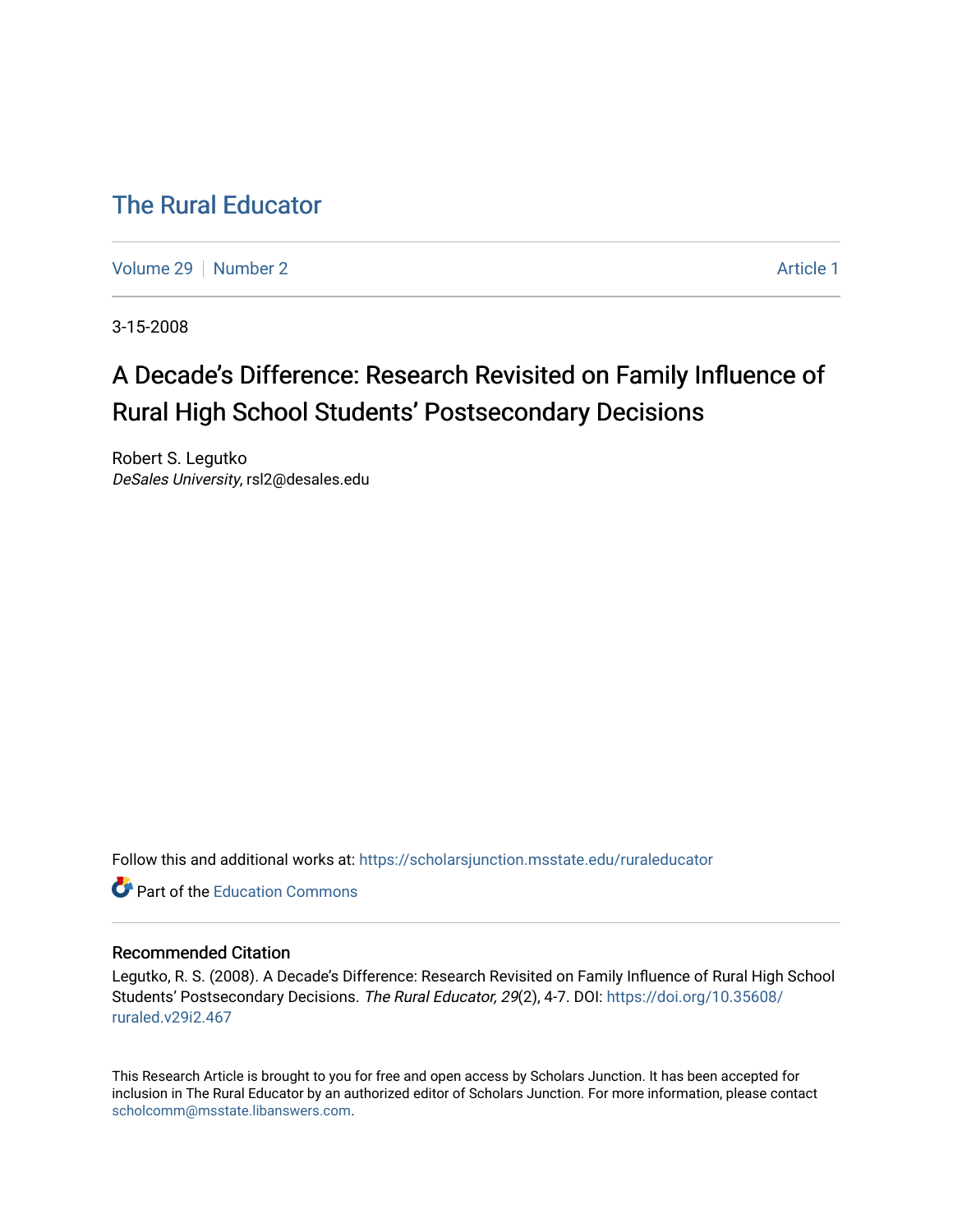## **A Decade's Difference: Research Revisited on Family Influence of Rural High School Students' Postsecondary Decisions**

## **Dr. Robert S. Legutko**

*DeSales University* 

*This study is a quantitative descriptive research design which compared 1995 and 2005 data regarding family influence on rural Pennsylvania high school seniors' postsecondary decisions. A chi-square analysis at p < 0.05 determined that there was (a) an increase in students planning college attendance, (b) a decrease in students not planning postsecondary education or unsure of postsecondary plans, (c) an increase in students planning college attendance who did not have parents with postsecondary schooling, (d) a decrease in students not planning postsecondary education or unsure of postsecondary plans who did not have parents with postsecondary schooling, (e) an increase in lower-middle class students planning to attend college, and (f) a decrease in lower-middle class students not planning postsecondary education or unsure of postsecondary plans. There was no significant difference in students' postsecondary plans when siblings' pursuit of postsecondary education was considered.* 

## **Introduction**

In the spring of 1995, the influence of family on the postsecondary decisions of rural Pennsylvania high school seniors was examined (and subsequently published in the Winter 1998 edition of *The Rural Educator*). The research methods utilized in that study were reapplied a decade later (in the spring of 2005) to another sample of rural Pennsylvania high school seniors to determine whether or not there was a change in family influence on rural students' plans after high school.

 Four primary areas were examined: (a) The postsecondary decisions of all students in the sample, (b) effect of parent education on student postsecondary decision, (c) effect of sibling education on student postsecondary decision, and (d) effect of perceived family financial/class standing on student postsecondary decision.

#### **Methodology**

The same research design, quantitative descriptive (survey) research, was implemented in both 1995 and 2005. Twelfth-grade public school students who resided in rural Pennsylvania communities completed a multiple choice questionnaire. For the purposes of establishing selection criteria, (a) counties with total resident populations less than 200,000 were considered to be "rural", and (b) high schools selected had total student enrollments less than 500 students in grades 9 through 12 and averaged between 75-135 students per grade. The participants in spring 1995 were 285 students from one school in McKean (north), Fulton (south), Schuylkill (east), Lawrence (west), Centre (central), and Wyoming (northeast) counties, and participants in spring 2005 were 254 students from one school in Fulton (south), Schuylkill (east), Clarion (west), Centre (central), and Wyoming (northeast) counties. Pearson's chi-square analysis was used to compare the 1995 and 2005 categorical data).

## **Results**

#### *Postsecondary decisions*

The data contained in Table 1 illustrates the results of a chi-square analysis of students' postsecondary decisions in 1995 and 2005. The number of students who planned to attend college after graduation increased by 11%, from 54% to 65%. Also, the number of students who either did not plan to continue their education or were unsure of postsecondary plans decreased by 12%, from 27% to 15%. These findings were statistically significant between years at the  $p < 0.01$  level.

#### *Parents' education*

The data contained in Table 2 illustrates the results of a chi-square analysis of parents' education and student postsecondary decision in 1995 and 2005. The number of students planning to attend college after graduation who did not have any parents with postsecondary schooling increased by 28%, from 38% to 66%. The number of students who either did not plan to continue their education or were unsure of their postsecondary plans and did not have any parents with postsecondary schooling decreased by 23%, from 35% to 12% (a 23% decrease). These findings were statistically significant between years at the  $p \le 0.001$ level. Also, although not found to be statistically significant, the number of students planning to attend college after graduation that had both parents with postsecondary schooling increased by 12%, from 71% to 83%.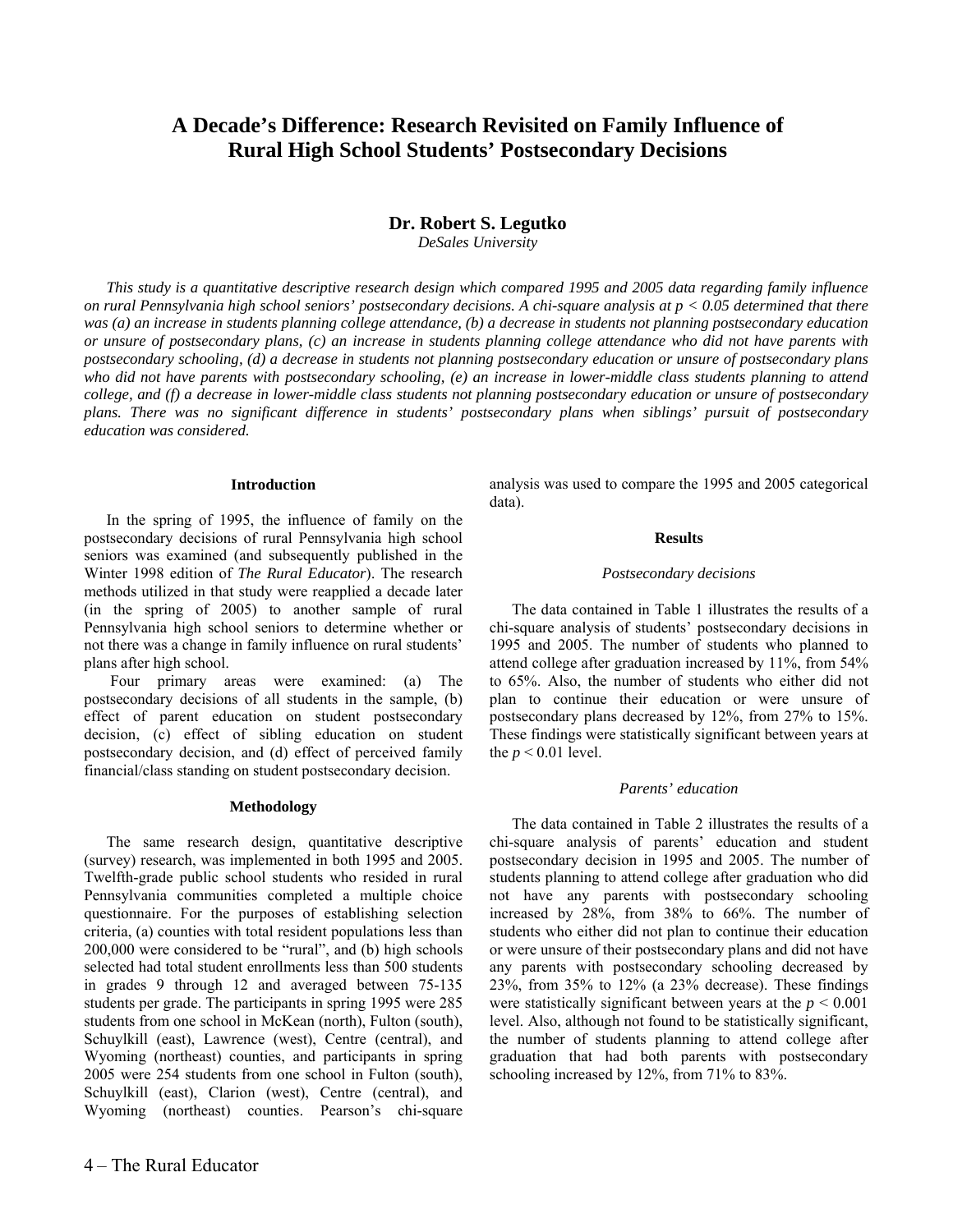## Table 1

|      | Planning to Attend College | <b>Other Postsecondary Schooling</b> | Not Continuing Education or<br>Unsure of Postsecondary Plans |
|------|----------------------------|--------------------------------------|--------------------------------------------------------------|
| 1995 | 54%                        | 19%                                  | 27%                                                          |
| 2005 | 65%                        | 20%                                  | 15%                                                          |

#### *Chi-square Analysis of Students' Postsecondary Decisions in 1995 and 2005*

*Note*. Pearson's  $\chi^2 = 11.61$ . Accepted  $\chi^2 = 5.99$ . df = 2;  $\alpha = 0.05$ .  $p < 0.01$ . This distribution is significant.

### Table 2

*Chi-square Analyses of Parents' Education and Student Postsecondary Decision in 1995 and 2005* 

|                                                             | Planning to Attend College | Other Postsecondary Schooling | Not Continuing Education or<br>Unsure of Postsecondary Plans |  |  |  |
|-------------------------------------------------------------|----------------------------|-------------------------------|--------------------------------------------------------------|--|--|--|
| Category 1: Both Parents had Postsecondary Schooling        |                            |                               |                                                              |  |  |  |
| 1995<br>2005                                                | 71%<br>83%                 | 12%<br>11%                    | 17%<br>6%                                                    |  |  |  |
| Category 2: At Least One Parent had Postsecondary Schooling |                            |                               |                                                              |  |  |  |
| 1995<br>2005                                                | 67%<br>65%                 | 17%<br>24%                    | 16%<br>11%                                                   |  |  |  |
| Category 3: No Parents had Postsecondary Schooling*         |                            |                               |                                                              |  |  |  |
| 1995<br>2005                                                | 38%<br>66%                 | 27%<br>22%                    | 35%<br>12%                                                   |  |  |  |

*Note*. For each category, the accepted chi-square = 5.99, df = 2, and  $\alpha$ = 0.05.

Category 1: Pearson's chi-square = 4.17.

Category 2: Pearson's chi-square = 1.45.

Category 3: Pearson's chi-square =  $19.32$ .  $\mathbf{\textdegree{p}}$  < 0.001. This distribution is significant.

#### *Siblings' education*

The data contained in Table 3 illustrates the results of a chi-square analysis of siblings' education and student postsecondary decision in 1995 and 2005. Although the findings were not found to be statistically significant, (a) the number of students who planned to attend college after graduation increased, regardless of whether or not they had an older sibling continuing education beyond high school; and (b) the number of students who planned to pursue some other form of postsecondary schooling after graduation increased, regardless of whether or not they had an older sibling continuing education beyond high school.

## *Family financial situation*

The data contained in Table 4 illustrates the results of a chi-square analysis of students' perceived family financial situation and student postsecondary decision in 1995 and 2005. The number of students who believed they came from lower-middle class families that planned to attend college after graduation increased by 21%, from 55% to 76%, and the number of students who believed they came from lower-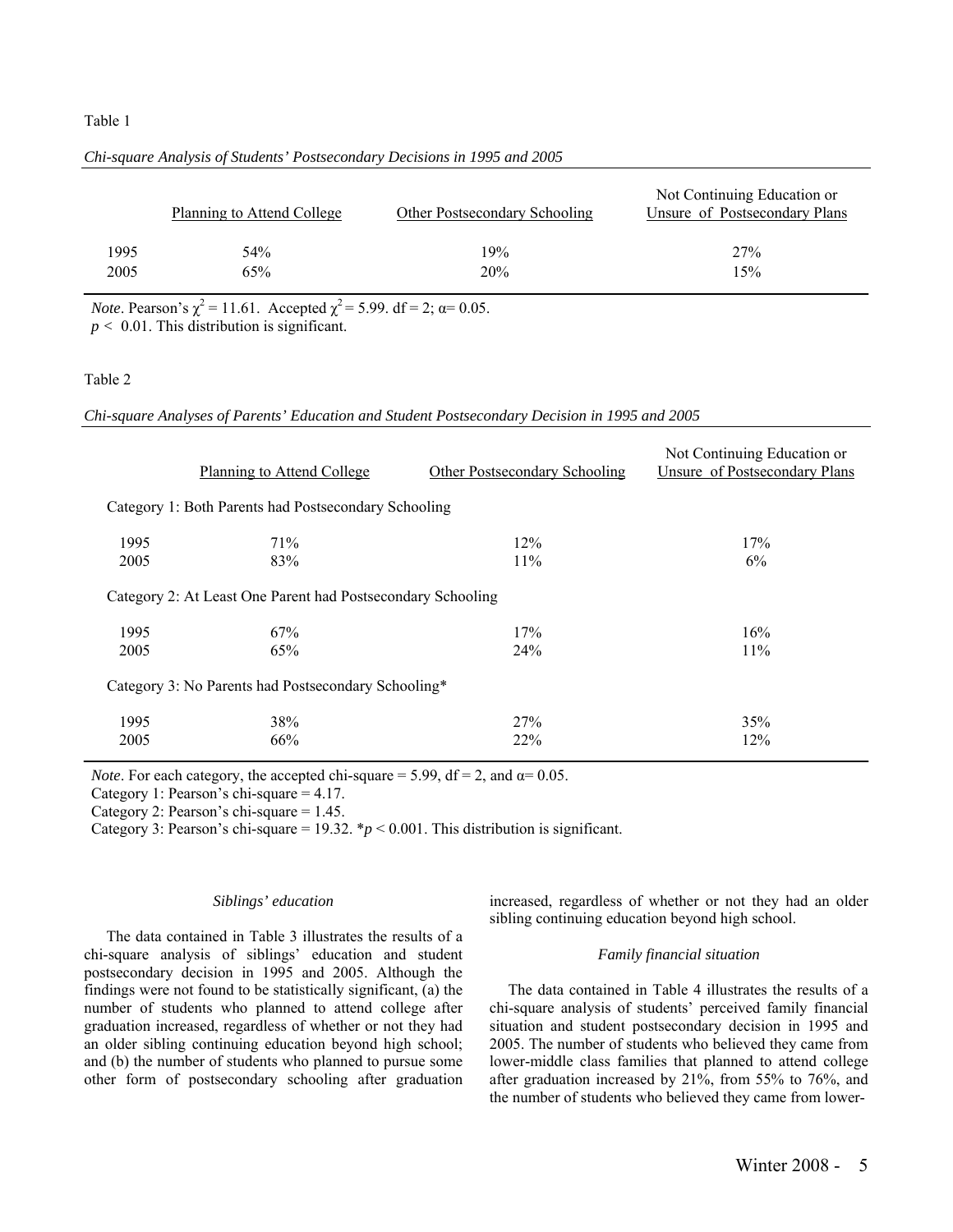## Table 3

|                                                                          | <b>Planning to Attend College</b> | Other Postsecondary Schooling | Not Continuing Education or<br>Unsure of Postsecondary Plans |  |  |  |
|--------------------------------------------------------------------------|-----------------------------------|-------------------------------|--------------------------------------------------------------|--|--|--|
| Category 1: Older Sibling(s) Continuing Education Beyond High School     |                                   |                               |                                                              |  |  |  |
| 1995                                                                     | 68%                               | 14%                           | 18%                                                          |  |  |  |
| 2005                                                                     | 71%                               | 18%                           | 11%                                                          |  |  |  |
| Category 2: Older Sibling(s) not Continuing Education Beyond High School |                                   |                               |                                                              |  |  |  |
| 1995                                                                     | 50%                               | 21%                           | 29%                                                          |  |  |  |
| 2005                                                                     | 53%                               | 33%                           | 14%                                                          |  |  |  |

*Chi-square Analyses of Siblings' Education and Student Postsecondary Decision in 1995 and 2005* 

*Note*. For each category, the accepted chi-square = 5.99,  $df = 2$ , and  $\alpha = 0.05$ . Category 1: Pearson's chi-square = 2.26.

Category 2: Pearson's chi-square = 5.03.

## Table 4

*Chi-square Analyses of Financial Situation and Student Postsecondary Decision in 1995 and 2005* 

|                                 | <b>Planning to Attend College</b> | <b>Other Postsecondary Schooling</b> | Not Continuing Education or<br>Unsure of Postsecondary Plans |  |  |  |
|---------------------------------|-----------------------------------|--------------------------------------|--------------------------------------------------------------|--|--|--|
| Category 1: Upper Class         |                                   |                                      |                                                              |  |  |  |
| 1995                            | 48%                               | 23%                                  | 29%                                                          |  |  |  |
| 2005                            | 65%                               | 21%                                  | 14%                                                          |  |  |  |
| Category 2: Upper-Middle Class  |                                   |                                      |                                                              |  |  |  |
| 1995                            | 61%                               | 19%                                  | 20%                                                          |  |  |  |
| 2005                            | 69%                               | 21%                                  | 10%                                                          |  |  |  |
| Category 3: Lower-Middle Class* |                                   |                                      |                                                              |  |  |  |
| 1995                            | 55%                               | 20%                                  | 25%                                                          |  |  |  |
| 2005                            | 76%                               | 17%                                  | 7%                                                           |  |  |  |
| Category 4: Lower Class         |                                   |                                      |                                                              |  |  |  |
| 1995                            | 48%                               | 19%                                  | 33%                                                          |  |  |  |
| 2005                            | 71%                               | 29%                                  | $0\%$                                                        |  |  |  |

*Note*. For each category, the accepted chi-square = 5.99,  $df = 2$ , and  $\alpha = 0.05$ .

Category 1: Pearson's chi-square = 2.33.

Category 2: Pearson's chi-square = 5.97.

Category 3: Pearson's chi-square =  $8.97.$  \* $p < 0.05$ . This distribution is significant.

Category 4: Pearson's chi-square = 3.11.